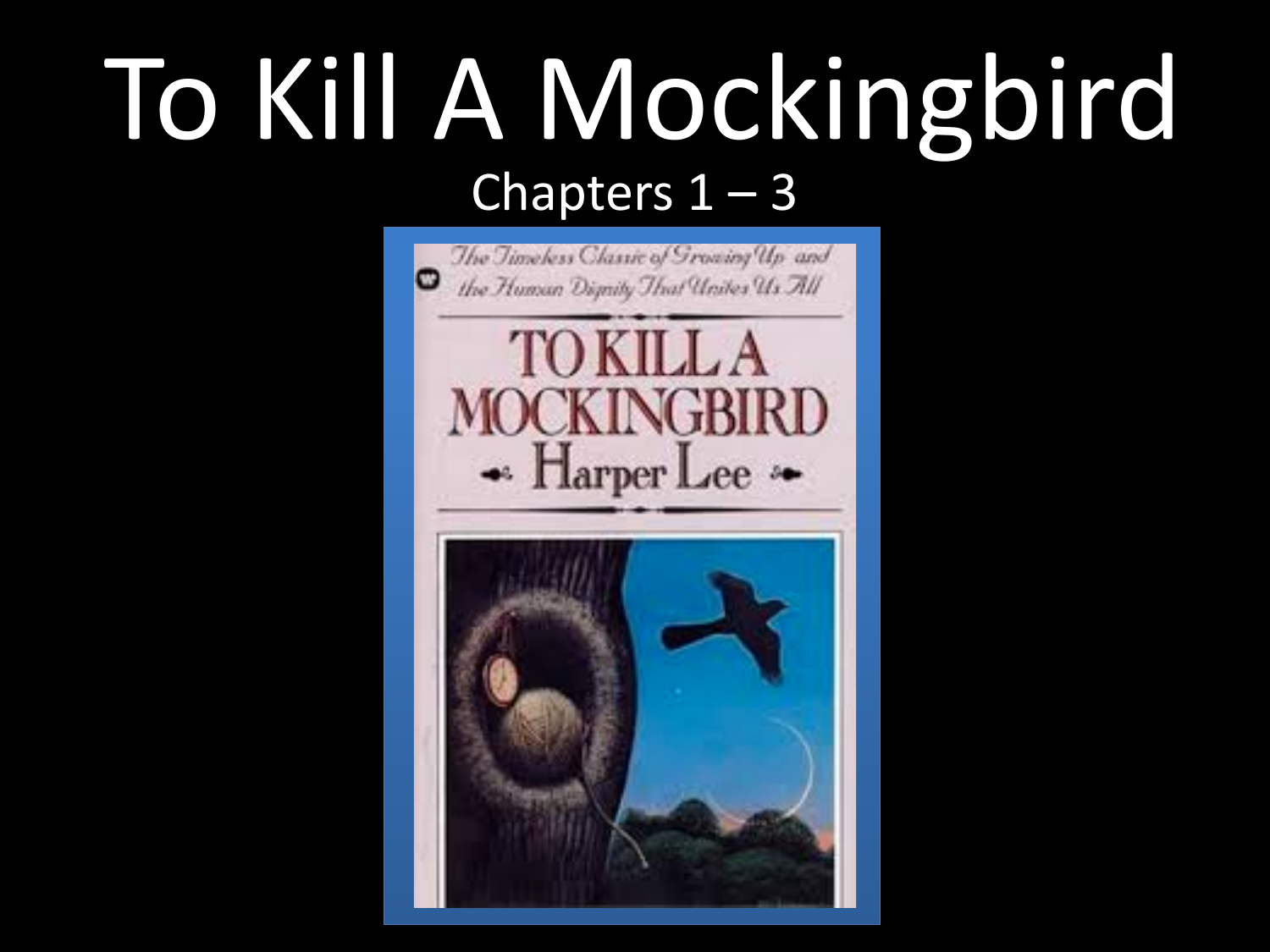## **Chapter 1**

The story is set in a small town in Alabama named Maycomb. Jem and Scout lived there with their father, Atticus. Jem and Scout's mother died when Scout was very young. She doesn't remember her mother, but Jem does. Calpurnia, the family's cook, also lives in the house.

The story starts out when Jem was ten and Scout was six. One day, they meet a boy named Dill who is visiting for the summer. Dill was seven years old. Jem and Scout were happy to have someone to play with.

Every day, the three children played together. Sometimes they played in the treehouse. They liked to put on plays. There was another house near their home called "The Radley Place." It was very mysterious because they never saw the people who lived there.

Dill dared Jem to walk up and touch the house. Jem was scared, but he did it anyway. He ran up and touched the house, then they all three ran home fast. When they turned around and watched, they believed they noticed the curtains move.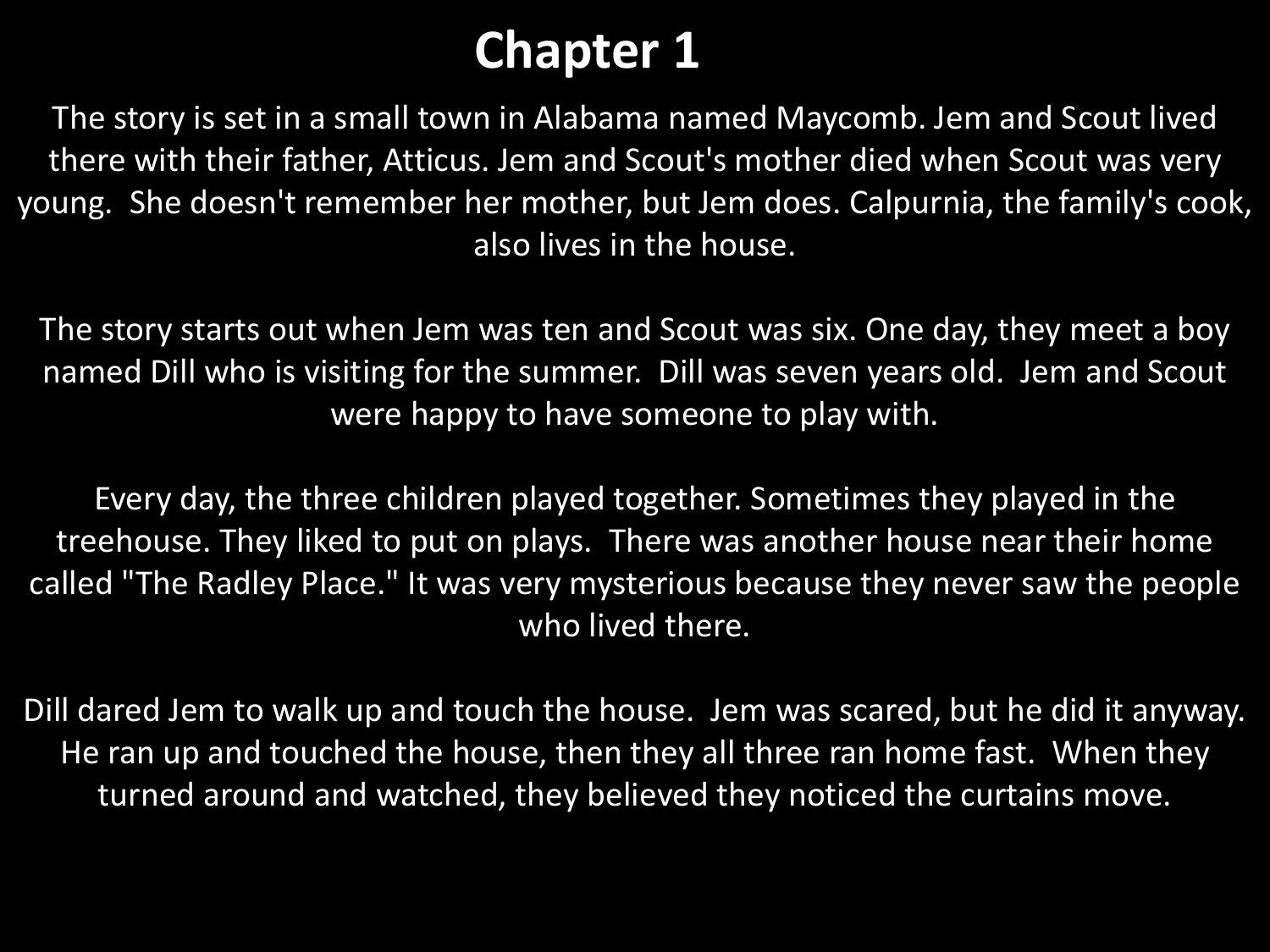## **Chapter 2**

At the end of the summer, Dill went back home, and Scout started school for the first time. Scout was excited because she used to watch all the school kids play, and now, she was going to be able to play with them too.

Scout's teacher, Miss Caroline, was new to the school and did not know the students well. Miss Caroline called Scout Jean Louise. Miss Caroline asked Scout to read for the class but got upset with Scout because Scout knew how to read so well.

At lunchtime, Miss Caroline tried to give money to a little boy named Walter. Walter's family was very poor, but he wouldn't take the money. Scout tried to explain to Miss Caroline why Walter wouldn't take the money, but Miss Caroline thought Scout was trying to be funny. She patted Scout on the hands with a ruler and made Scout stand in the corner.

Scout was having a bad day.